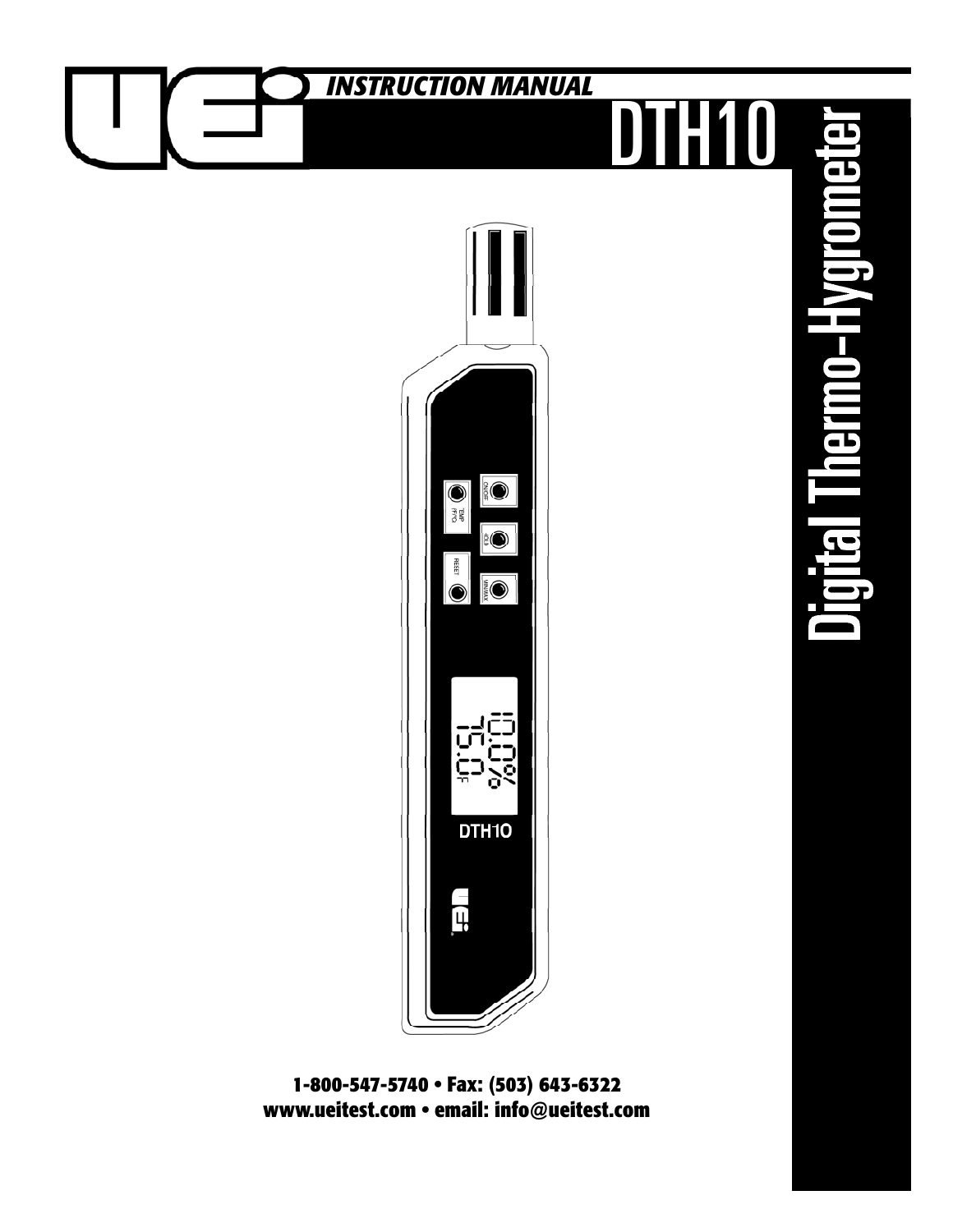# **Introduction**

The DTH10 has an excellent combination of features, conveniently packaged and easy to use.

#### **Features include**

- Temperature in °F or °C (14-122°F / -10 to 50°C)
- 5 to 95% Relative Humidity (RH)
- Fast, accurate electronic sensor
- Displays relative humidity and temperature at the same time
- MIN/MAX record
- Data hold
- Auto power-off

# **Safety Notes**

Before using this instrument, read all safety information carefully. In this manual the word **"WARNING"** is used to indicate conditions or actions that may pose physical hazards to the user. The word **"CAUTION"** is used to indicate conditions or actions that may damage this instrument.



*DO NOT immerse probes into liquids as this will cause permanent damage to the sensor*

### **Operating Instructions**

#### **Normal Measurement**

- 1. Turn the meter on by pressing the "ON/OFF" button.
- 2. Press the "C/F" key to convert reading to desired range. Both temperature and relative humidity measurement will display simultaneously.

#### **MIN/MAX Function**

- 1. Press and hold the "**MIN/MAX**" button until "**MIN**" appears on the display. The display is now showing minimum humidity and temperature reading in the memory.
- 2. Press and hold the "**MIN/MAX**" button again until "**MAX**" appears on the display. The display is now showing maximum humidity and temperature readings in the memory.
- 3. To return to the current reading, press and hold the "**MIN/MAX**" button until "**MIN**" or "**MAX**" disappears from the display.
- 4. To clear current "**MIN**" and "**MAX**" readings from memory, press and hold the button until the entire display flashes on one time.

#### **MIN/MAX Function**

Press and hold the data hold button until "**HLD**" appears in the display. The current reading is now being held and will not change until the hold function is canceled. Press the reset button to cancel the hold function. The hold function will hold both for temperature and humidity readings.

#### **Auto Power Off**

The unit will turn itself off after 20 minutes (sleep mode). To override the auto power off function (non-sleep mode), press the "**ON/OFF**" button and "**MIN/MAX**" button simultaneously. After the display appears, release the "**ON/OFF**" button. The left side of the display will show "n". When "n" appears, release the "**MIN/MAX**" button. The unit will now be in non-sleep mode.

#### **Battery Replacement**

Always use a fresh replacement battery of the specified size and type. Immediately remove the old or weak battery from the meter and dispose of it in accordance with your local disposal regulations. Batteries can leak chemicals that corrode electronic circuits. If your meter is not going to be used for a month or more, remove and store the battery in a place that will not allow leakage to damage other materials.

To install a new battery, follow these procedures:

- 1. Remove battery cover, by using a coin.
- 2. Replace batter with "**+**" side up. Replace cover.

# **Specifications**

| Size              | $6.5''$ x 1.5" x 5" (17.5 cm x 4.2 cm x 1.6 cm)                   |
|-------------------|-------------------------------------------------------------------|
| <b>Battery</b>    | $(1)$ lithium CR 2032 3V Life = 150 hours                         |
| Sensor            | Electronic capacitance polymer film sensor                        |
| Accura cy         | $\pm$ 5% from 5 to 95% RH at 25°C and $\pm$ 1°C from -10 to +45°C |
| <b>Resolution</b> | $0.1^{\circ}$ F / $0.1^{\circ}$ C                                 |